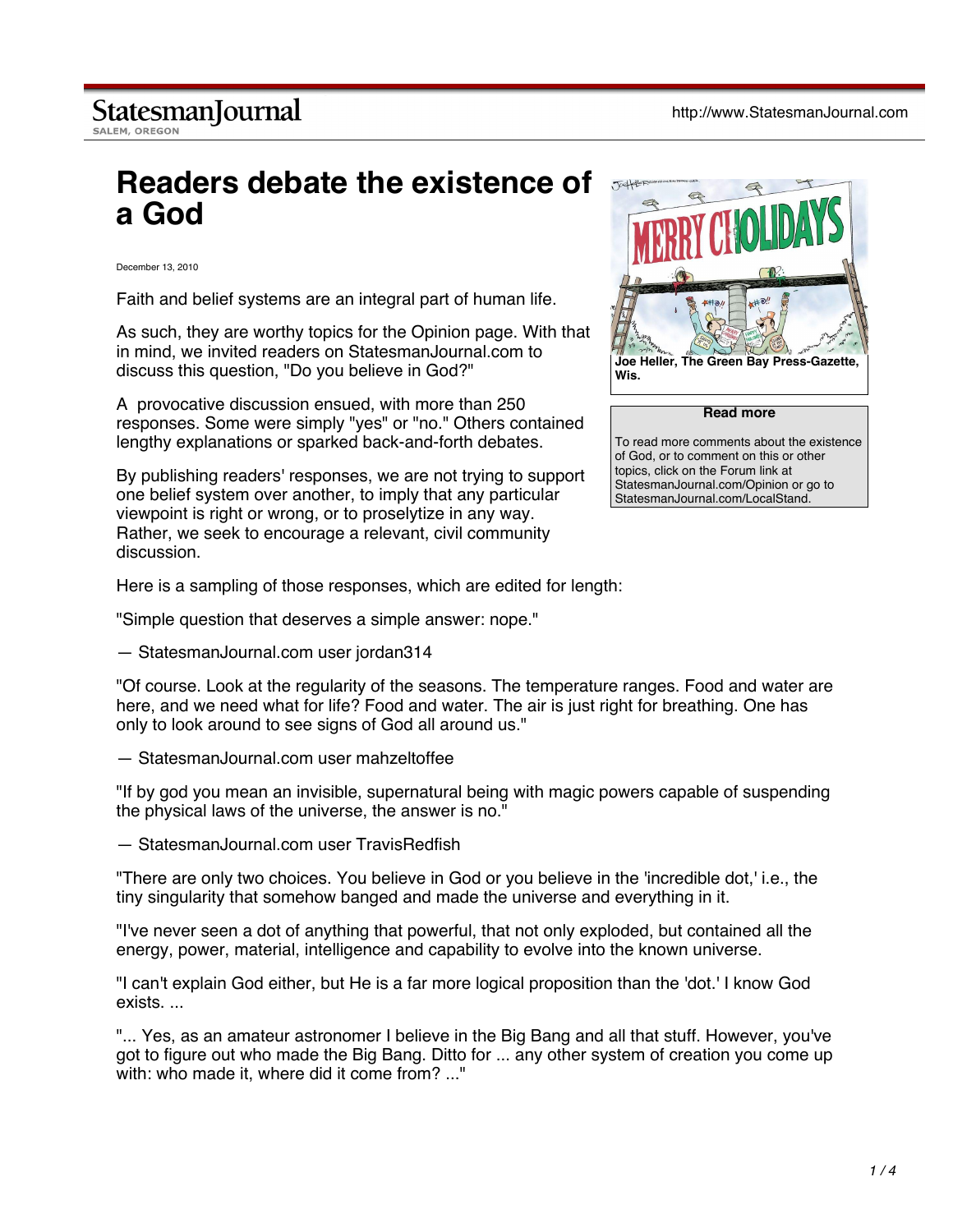"Science can never answer the question of creation."

— StatesmanJournal.com user courtndd

"I believe in faith but not the religious fanatics that claim to be the conduit of their god. Faith is good; it's religion that is not so good."

— StatesmanJournal.com user coliwabl

"I do not believe in God as a man that created Earth. I believe in God as a philosophy — as an idea that we are flawed human beings that make mistakes. I believe that we should treat each other with respect, help our neighbors.

"I believe it takes a village to raise a child and that a church can be that village — especially if you are missing a family. Not all of us have family. I believe that because so many people try so hard to NOT believe, that it helps feed this society of anger, greed and selfishness.

"That is not to say that people who claim they are believers are not without fault. All I know is that most of the 'good ways' to live come from the Bible  $-$  as well as the 'bad'  $-$  and I choose the good ways. ...

"I think we should just accept people as they are, regardless of religion. If you just sit and talk to one person who is 'different' from you, you will see how much alike we all really are."

— StatesmanJournal.com user lasermarker

"... It may seem unlikely that the conditions for life came together here on Earth without some intelligent guidance until you factor in the billions of galaxies and the billions upon billions of planets, and the billions of years this universe has been here.

"Given the science we have now, the existence of many planets similar to Earth is all but a mathematical certainty, not to mention all of the possibilities for other types of life, with no need for supernatural intervention.

"Recent work in physics has offered an explanation for what came before the Big Bang, the possibility that there are an infinite number of universes, spawned by an infinite number of Big Bangs, and that time itself may be infinite.

"So, the existence of the Earth, and the universe, is not evidence for God. God is simply one possible explanation, for which there is no empirical evidence.

"The simple, direct answer to the question is 'Yes,' 'No', or 'I don't know.' Belief, or lack of it, demands no evidence. For me, science is so much more compelling than the supernatural explanation.

"If God is responsible, where has she been for the last few billion years? I have some questions and complaints."

— StatesmanJournal.com user Android

"I'd have to qualify myself as an agnostic. ... After many years of unanswered prayers, I began to question. At first, the question was not, 'Do I believe in God?' Rather it was, 'Does God believe in me?'"

— StatesmanJournal.com user keyjo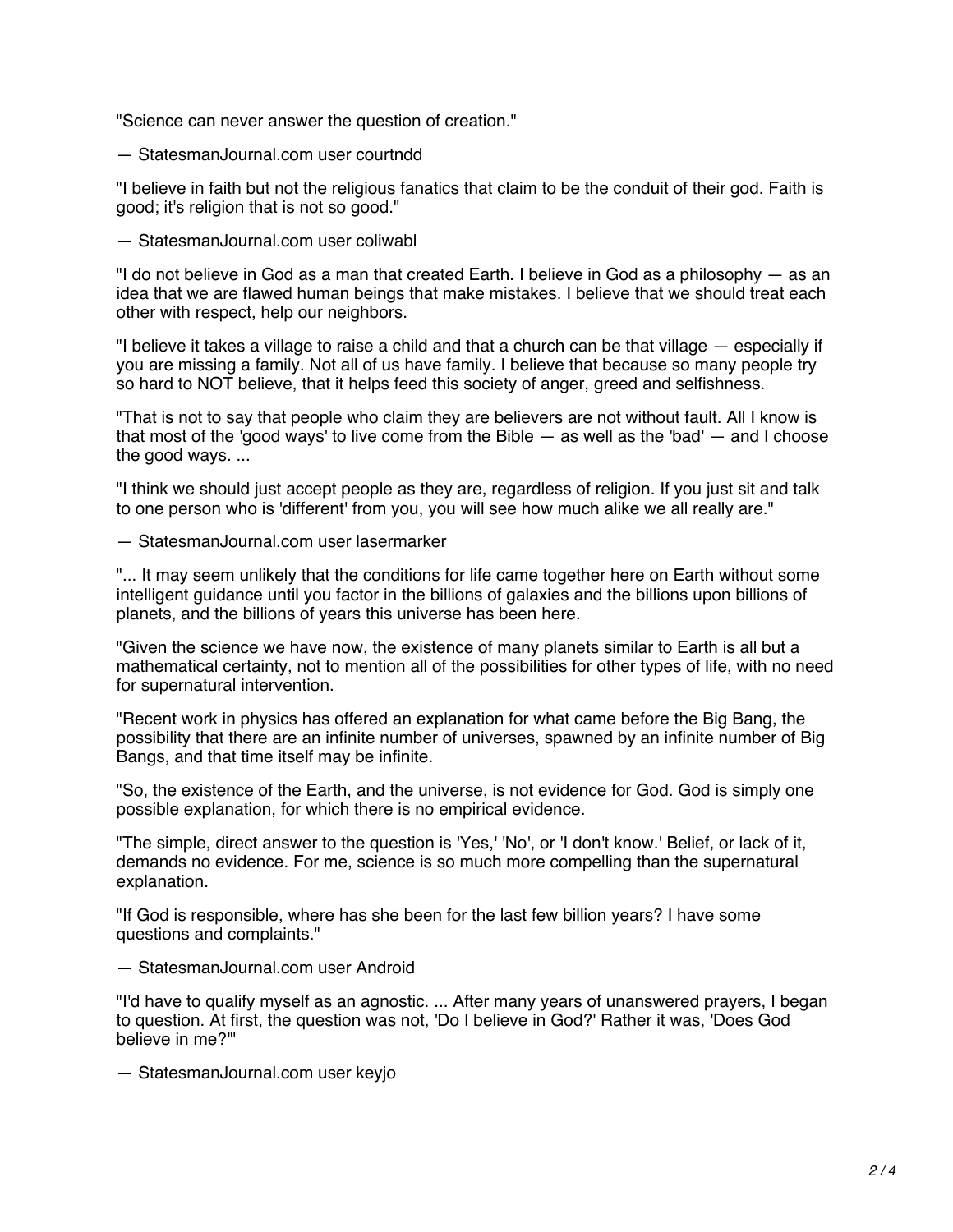"I believe that there is a God. Even if he is a creation of Man, he nevertheless is more powerful then any of us. He has created our universe ... and has set forth to guide us.

"I don't believe that he is so strict and so limited in power and worth that only one religion is right. I believe that we all know a little piece of him and that piece of info is not always shared among us, just like ourselves as we are not the same to everyone. That he is here to guide us along our individual path and chooses different methods for each of us."

— StatesmanJournal.com user Digasi

"Yes. But not anything we small-minded apes can understand.

"I certainly do not think 'god' cares one bit, seeing the immense chaos, destruction and rebirth witnessed in the universe we can see with our instruments. ..."

— StatesmanJournal.com user DarwinsBulldog

"Yes, because at times, he is the only one that believed in me."

— StatesmanJournal.com user madderg

"... we can't even begin to know how or why the universe  $-$  or dirt  $-$  exists. To pretend to know is arrogance of the highest order and is the root cause of war and hatred in this world. There is nothing wrong with 'I don't know' as an answer to the question.

"After all, the mysterious is beautiful and wondrous, and needs no 'God' to make it so."

— StatesmanJournal.com user rockn1

"I certainly believe in a super intelligence of some description or the fact that this planet stays in an orbit would make no sense. I believe 'God' is a super intelligence energy of which we have much to learn.

"I also believe that the 'God' many people are taught to revere is largely man's creation to try to maintain control of a great many things, and that many of those teachings have little to do with the super intelligence of which I speak."

— StatesmanJournal.com user Satindoll444

"Given the option, why would anyone choose not to believe in God?"

— StatesmanJournal.com user zeero

"If you mean a god like the Christians have painted him/her? No.

"If you mean a god like the Muslims have painted him/her? No.

If you mean a god like the Jews have painted him/her? No.

"If you mean deity that have many faces depending on how you interact with it? Yes."

— StatesmanJournal.com user torvan

"Sure. I believe in God. My belief gives me moral guidance and keeps me moving through life in the directions that I prefer to go. It gives me strength in hard times. It would be very hard for me to believe that all life and all things were just an accident of nature.